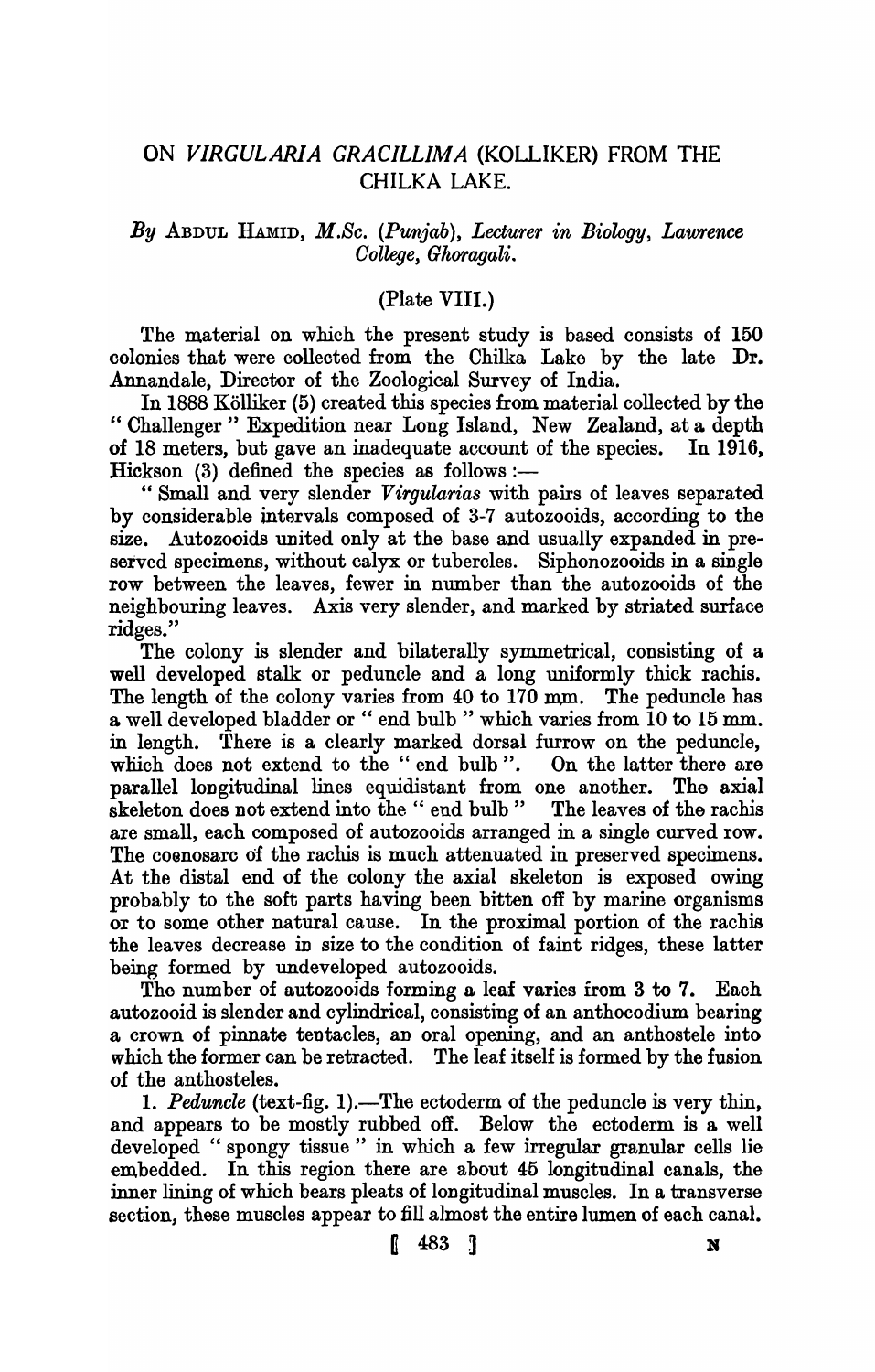The canals become narrower towards the dorsal side and disappear nera the dorsal furrow. There seems to be some evidence in support of the view that the function of these canals is to help in distending the peduncle rather than nutritive. Here and there in the spongy tissue occur spaces, which are due to the spicules having been dissolved out by acid before section cutting. Internally the spongy tissue is lined by a complete ring of circular muscle fibres, which surround the large primitive canal. The primitive canal is a large central space which is divided into a dorsal and a ventral canal by a complete muscular partition. In the dorsal canal are two smaller lateral canals. These lateral canals are related to the axial skeleton, which lies near the furrow. Neither the axial skeleton nor the lateral canals extend into the " end bulb".



TEXT-FIG. 1.-Virgularia gracillima (Kölliker).

Transverse section through peduncle,  $\times$  164. d. p. c., dorsal primitive canal. e., ectoderm. *l. c.*, longitudinal canal. *l. p. c.*, lateral primitive canal. m. p., muscular partition. *s.*, axial skeleton. *s. t.*, *spongy* tissue. *v. c.*, *ventral canal.* 

2. Radial canals appear to be somewhat trumpet-shaped in transverse' section. They are arranged in a single row on each dorso-Iateral aspect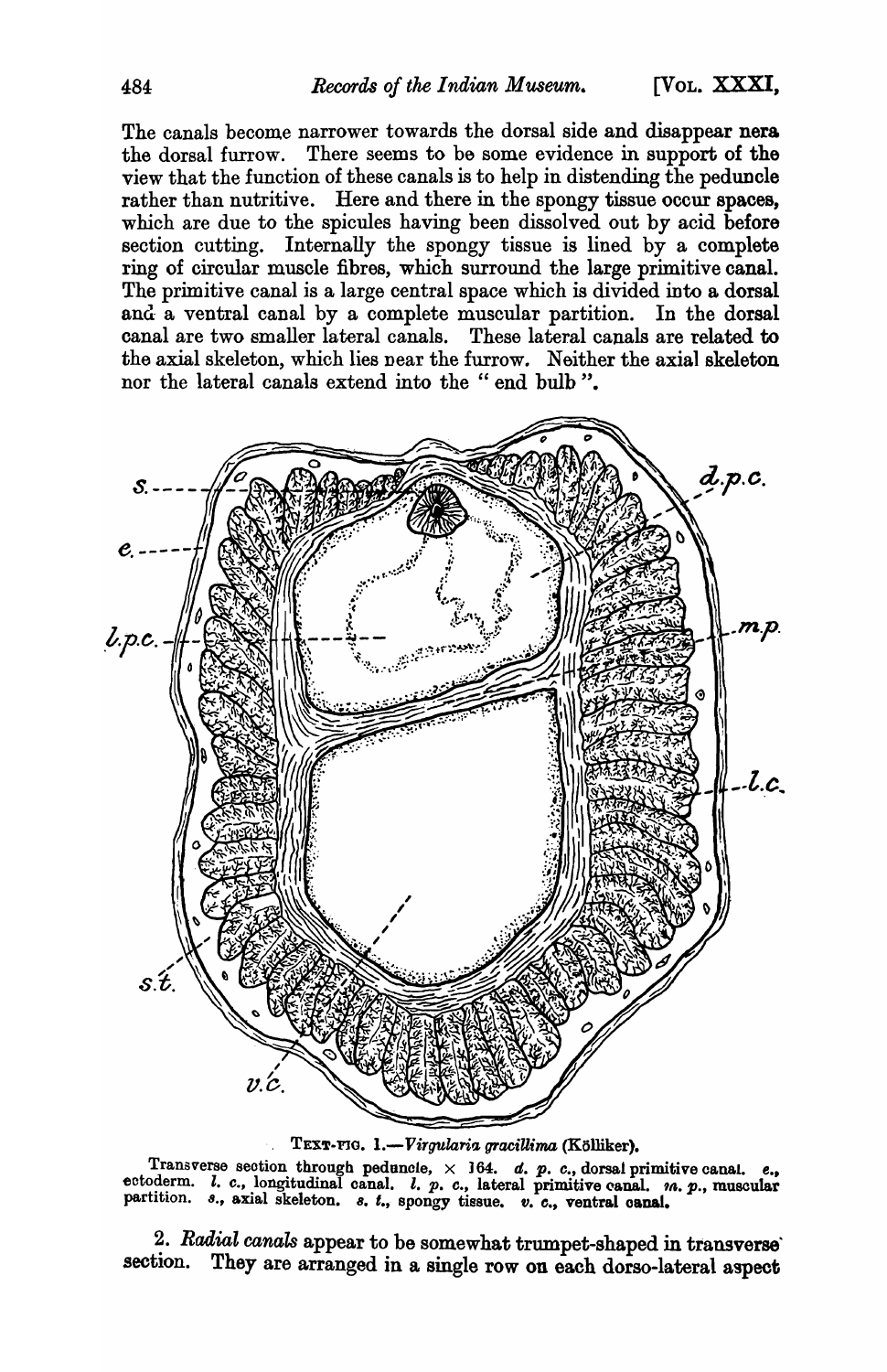of the rachis. The number of radial canals between two leaves of each side varies from 2 to 23. According to Pratt (2) the comparatively large number of radial canals in *Virgularia* is probably due "to the insufficiency of the zooids, to serve hydrostatic and possibly also nutritive purposes ".

*3. Skeleton.-The* axial skeleton is well developed, being horny and containing traces of calcium carbonate. It is cylindrical in shape and is flexible. The appearance, in transverse section, is that of a central core with a number of lines radiating to the periphery. Spicules are absent from the rachis, but occur in the peduncle as small, oval " calcareous corpuscles"; they are of two kinds, one comparatively large and oval, and the other small and smooth. The two kinds of spicules form separate groups in the coenosarc.

*4. Autozooids.-In* a transverse section through the tentacles the ectoderm appears to consist of closely arranged columnar cells, with granular contents and nuclei at different levels. A few nematocysts are also present. Below this columnar epithelium there is a fairly well developed layer of longitudinal muscle fibres whose cut ends are clearly seen in transverse section. The mesoglea is thin. The endoderm is in the form of a syncytium in which nuclei lie scattered.

The ectoderm of the stomodaeum is somewhat thick and uniformly ciliated, and consists of closely arranged columnar cells. Nuclei are irregularly arranged. The siphonoglyph is not conspicuous and the cells in that region are more compactly arranged with the nuclei massed along the middle. Granular gland cells occur in abundance, except in the region of the siphonoglyph, where they are absent. The dorsal pair .of mesenteries are short and extend only to the lower end of the stomodaeum, whilst the remaining six mesenteries extend below the stomo- ·daeum.

In a longitudinal vertical section of an autozooid several horizontal ,partitions are visible in the anthostelar cavity.

*5. Siphonozooii{s* can be seen in stained preparations under the low power of the microscope. They are arranged in a somewhat semicircular row on the ventral track (metarachis, Bourne and Thomson) between the leaves, each row consisting of four siphonozooids. They are not present on the dorsal track (pro-rachis). According to Hickson" the arrangement of the lateral siphonozooids is the most constant and reliable single character for the determination of the species".

The specimens from the Chilka Lake agree in every respect with Hickson's description of *Virgularia gracillima*. This species differs markedly from the eight other Indian species of *Virgular'ia* as shown on the following page.

*Virgularia gracillima* has previously been recorded from New Zealand (Kolliker, 1880) and Malaya (Hickson, 1916).

## REFERENCES.

- 1. Delage and Hérouard.—" Traité de Zoologie concrète", Vol. I, Part II, 1901.
- 2. Pratt, Edith.—" Experimental observations on the organs of circulation and the power of locomotion in Pennatulids".  $Q, J, M, S$ . Vol. LIV, p. 443, 1910.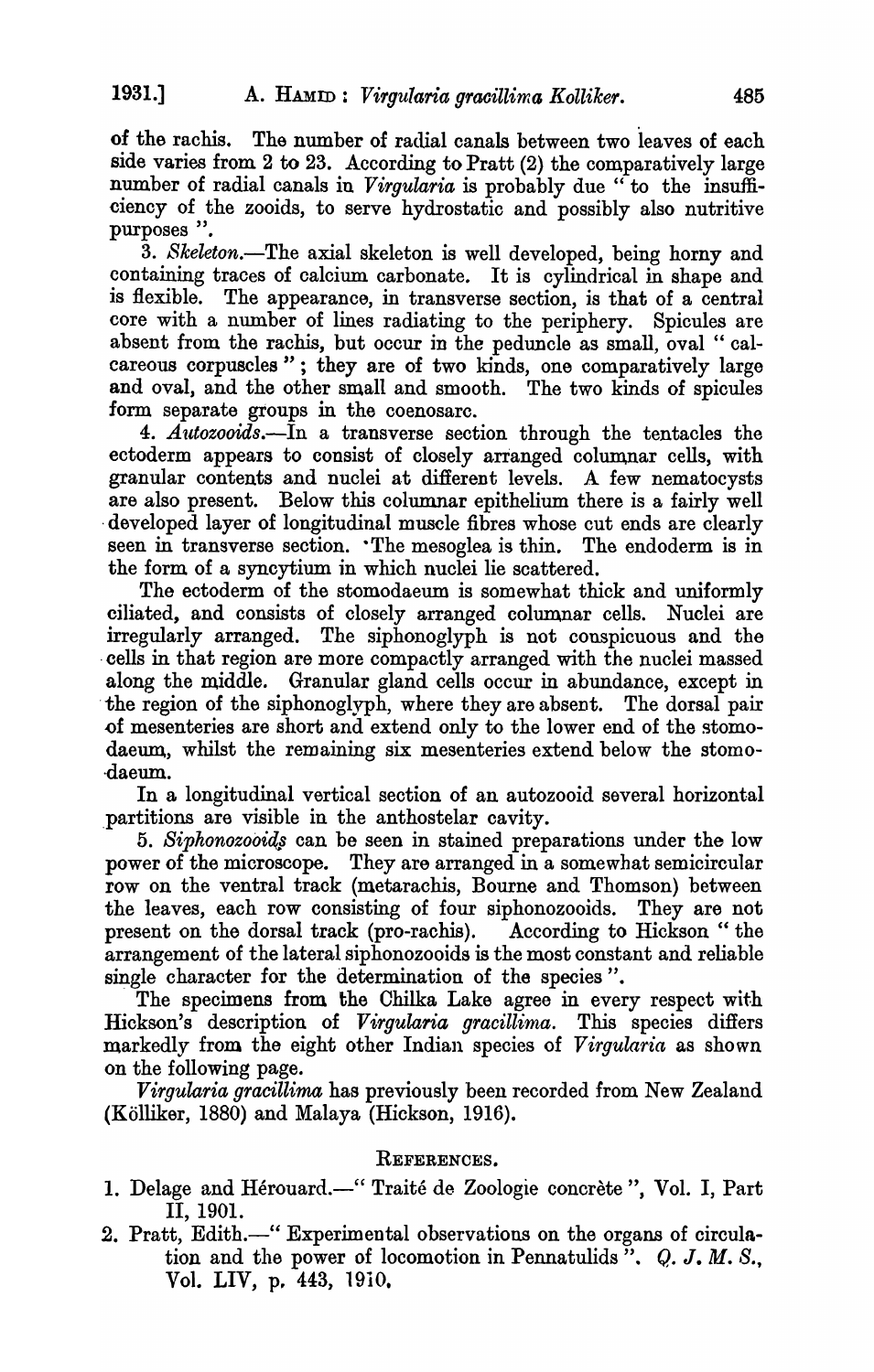| No.             | Name of species.                          | Locality.                                 | Total<br>length of<br>colony.                 | Number of<br>polyps in each<br>pinnule.                        | Siphonozooids.                                            | Remarks.                                      |
|-----------------|-------------------------------------------|-------------------------------------------|-----------------------------------------------|----------------------------------------------------------------|-----------------------------------------------------------|-----------------------------------------------|
| $\mathbf{I}$    | V. rumphii Kölliker                       | South-west of Beyt<br>island and Amboina. | 252 mm. and<br>140 mm.                        | $70 \cdot in$ one specimen<br>and 55 in the other<br>specimen. | $\cdots$                                                  | Only 2 specimens in the<br>collection.        |
| $\bf{2}$        | V. multiflora Kner                        | Trincomalee                               | $\bullet\hspace{0.4mm}\bullet\hspace{0.4mm}$  | $\mathbf{u}$                                                   | $\cdots$                                                  | Fragmentary specimens.                        |
| $\bf{3}$        | V. loveni Kölliker                        | Do.                                       | 106 mm.                                       | $19 - 24$                                                      | .                                                         | Only 3 fragmentary speci-<br>mens.            |
| 4               | Virgularia sp.? Thomson<br>and Henderson. | Do.                                       | $\bullet\hspace{0.4mm} \bullet\hspace{0.4mm}$ | $23 - 24$                                                      | $\cdots$                                                  | Pinnules form double S-<br>shaped figure.     |
| 5               | V. tuberculata Thomson<br>and Henderson.  | Do.                                       | 110 mm.                                       | $6\phantom{1}$                                                 | Occur singly or in<br>small groups below<br>each pinnule. | 6 specimens.                                  |
| $6\phantom{1}6$ | V. elegans Grey                           | Gulf of Manaar                            | $\bullet$ .                                   | 18                                                             | $\cdots$                                                  |                                               |
| 7               | V. calycina Thomson                       | Do.                                       | $\bullet$ $\bullet$                           | 18                                                             | $\cdots$                                                  |                                               |
| 8               | V. indica Thomson                         | Do.                                       | $\bullet$ $\bullet$                           | 15                                                             | 15 occurring in a row<br>midway between<br>pinnules.      | Axis covered with a reddish<br>investment.    |
| 9               | V. gracillima Kölliker                    | Chilka Lake.<br>$\ddot{\phantom{a}}$      | $40 - 70$ mm.                                 | $3 - 7$                                                        | 4                                                         | Collection consists of over<br>150 specimens. |

486

Records of the Indian Museum.